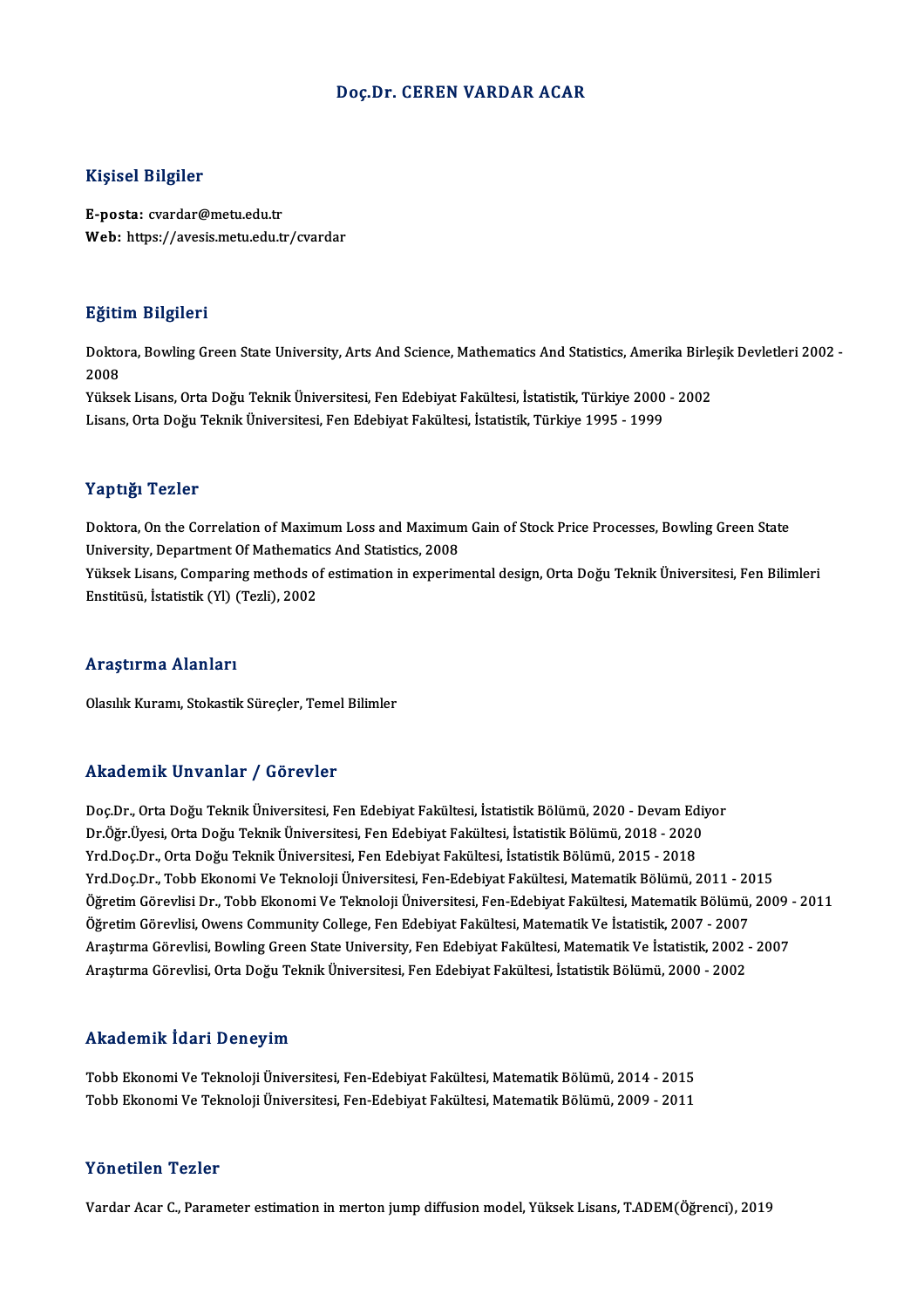Vardar Acar C., Various parameter estimation techniques for stochastic differential equations, Yüksek Lisans,<br>S.ERCİSİ(Öğmensi), 2019 Vardar Acar C., Various p<br>S.ERGİŞİ(Öğrenci), 2019<br>VARDAR ACAR C. Dursti Vardar Acar C., Various parameter estimation techniques for stochastic differential equations, Yüksek Lisan (<br>S.ERGİŞİ (Öğrenci), 2019<br>VARDAR ACAR C., Duration of maximum drawdown in oil prices, Yüksek Lisans, M.SALCI (Öğr

S.ERGİŞİ(Öğrenci), 2019<br>VARDAR ACAR C., Duration of maximum drawdown in oil prices, Yüksek Lisans, M.SALCI(Öğrenci), 2018<br>VARDAR ACAR C., A generalized correlated random walk approximation to fractional brownian motion, Yü VARDAR ACAR C., Duration<br>VARDAR ACAR C., A genera<br>B.COŞKUN(Öğrenci), 2018<br>VARDAR ACAR C. Stesbest VARDAR ACAR C., A generalized correlated random walk approximation to fractional brownian<br>B.COŞKUN(Öğrenci), 2018<br>VARDAR ACAR C., Stochastic delay differential equations, Yüksek Lisans, E.EZGİ(Öğrenci), 2017<br>VARDAR ACAR C.

B.COŞKUN(Öğrenci), 2018<br>VARDAR ACAR C., Stochastic delay differential equations, Yüksek Lisans, E.EZGİ(Öğrenci), 2017<br>VARDAR ACAR C., Kesikli stokastik popülasyon modelleri ve gecikme etkisi, Yüksek Lisans, E.EMİN(Öğrenci) VARDAR ACAR C., Stochastic delay differential equations, Yüksek Lisans, E.EZGİ(Öğrenci), 2017<br>VARDAR ACAR C., Kesikli stokastik popülasyon modelleri ve gecikme etkisi, Yüksek Lisans, E.EMİN(Öğrenci), 2013<br>VARDAR ACAR C., H VARDAR ACAR C., Kesikli sto<br>VARDAR ACAR C., Hisse sen<br>Z.İSLAMOV(Öğrenci), 2013<br>VARDAR ACAR C. Kesirli br VARDAR ACAR C., Hisse senetlerinde olabilecek en büyük kaybın asimptotik dağılımı uygulamaları, Yüksek Lisans,<br>Z.İSLAMOV(Öğrenci), 2013<br>VARDAR ACAR C., Kesirli brown hareketinin maksimum kayıp ve supremum değişkenleri, Yük

H.ÇAKAR(Öğrenci),2012

## SCI, SSCI ve AHCI İndekslerine Giren Dergilerde Yayınlanan Makaleler

CI, SSCI ve AHCI İndekslerine Giren Dergilerde Yayınlanan Makaleler<br>I. Maximum Drawdown and Drawdown Duration of Spectrally Negative Levy Processes Decomposed at<br>Extremes BBS1 VC1<br>Maximum<br>Extremes Extremes<br>Vardar Acar C., Caglar M., Avram F. Extremes<br>Vardar Acar C., Caglar M., Avram F.<br>JOURNAL OF THEORETICAL PROBABILITY, cilt.34, sa.3, ss.1486-1505, 2021 (SCI İndekslerine Giren Dergi)<br>Analysis of Confidence Levels and Analisation Sussess Bates in Simulator Bas

Vardar Acar C., Caglar M., Avram F.<br>JOURNAL OF THEORETICAL PROBABILITY, cilt.34, sa.3, ss.1486-1505, 2021 (SCI Indekslerine Giren Dergi)<br>II. Analysis of Confidence Levels and Application Success Rates in Simulator-Based De JOURNAL OF THEORETICAL PROBABILITY, cilt.34, sa.3, ss<br>Analysis of Confidence Levels and Application Suc<br>Education Among Undergraduate Dental Students<br>Vural C. Berlaut B. Vardar Acar G. Üsek G Analysis of Confidence Levels and App<br>Education Among Undergraduate Dent<br>Vural Ç., Bozkurt P., Vardar Acar C., Üçok C.<br>Journal of Oral and Mavillofacial Surgery, ci Education Among Undergraduate Dental Students<br>Vural Ç., Bozkurt P., Vardar Acar C., Üçok C.<br>Journal of Oral and Maxillofacial Surgery, cilt.79, sa.6, 2021 (SCI İndekslerine Giren Dergi)

Vural Ç., Bozkurt P., Vardar Acar C., Üçok C.<br>Journal of Oral and Maxillofacial Surgery, cilt.79, sa.6, 2021 (SCI İndekslerine Giren Dergi)<br>III. An optimal stopping problem for spectrally negative Markov additive processes Journal of Oral and Maxillofacial Surgery,<br>**An optimal stopping problem for spe**<br>Çağlar M., Kyprianou A., VARDAR ACAR C.<br>Stochastic Processes and their Annlisation An optimal stopping problem for spectrally negative Markov additive processes<br>Cağlar M., Kyprianou A., VARDAR ACAR C.<br>Stochastic Processes and their Applications, 2021 (SCI Expanded İndekslerine Giren Dergi)<br>A study on the

- Gağlar M., Kyprianou A., VARDAR ACAR C.<br>Stochastic Processes and their Applications, 2021 (SCI Expanded Ind<br>IV. A study on the discretization of fractional Brownian motion<br>COSVIIN B. VARDAR ACAR C. Domintes H Stochastic Processes and their Application<br>A study on the discretization of fractic COSKUN B., VARDAR ACAR C., Demirtas H.<br>AIB Conference Proceedings, silt 2202, 202 IV. A study on the discretization of fractional Brownian motion<br>COSKUN B., VARDAR ACAR C., Demirtas H.<br>AIP Conference Proceedings, cilt.2293, 2020 (SCI İndekslerine Giren Dergi)
- COSKUN B., VARDAR ACAR C., Demirtas H.<br>AIP Conference Proceedings, cilt.2293, 2020 (SCI İndekslerine Giren Dergi)<br>V. TheW,Zscale functions kit for first passage problems of spectrally negative Levy processes, and<br>annisatio AIP Conference Proceedings, cilt.2293<br>TheW,Zscale functions kit for firs<br>applications to control problems<br>Ayram E. Craboyas D. Vardan Assu G TheW,Zscale functions kit for firs<br>applications to control problems<br>Avram F., Grahovac D., Vardar Acar C.<br>ESAIM PROPAPU ITV AND STATISTICS applications to control problems<br>Avram F., Grahovac D., Vardar Acar C.<br>ESAIM-PROBABILITY AND STATISTICS, cilt.24, ss.454-525, 2020 (SCI İndekslerine Giren Dergi)

- VI. Accuracy of two different voxel sizes for presurgical evaluation of mandibular osteotomy ESAIM-PROBABILITY AND STATISTICS, cilt.24, ss.454-525, 2020 (!<br>Accuracy of two different voxel sizes for presurgical evaluation<br>Bozkurt P., Kurt M., Kolsuz M., Orhan K., Cömert A., Vardar Acar C.<br>JOUPMAL OF STOMATOLOCY ORA JOURNAL OF STOMATOLOGY ORAL AND MAXILLOFACIAL SURGERY, cilt.121, sa.2, ss.129-132, 2020 (SCI Indekslerine Giren Dergi) Bozkurt P., Kurt M., Kolsuz<br>JOURNAL OF STOMATOLO<br>İndekslerine Giren Dergi)<br>Anatomu of Correlation JOURNAL OF STOMATOLOGY ORAL AND MAXILLOFACIAL SURGERY, cilt.121, sa.2, ss.129-132, 2020 (SCI<br>Indekslerine Giren Dergi)<br>VII. Anatomy of Correlational Magnitude Transformations in Latency and Discretization Contexts in<br>Monte
- Indekslerine Giren Derg<br>Anatomy of Correlati<br>Monte-Carlo Studies<br>Domirtes H. Verder Ag Anatomy of Correlationa<br>Monte-Carlo Studies<br>Demirtas H., Vardar-Acar C.<br>MONTE CARLO SIMIH ATIOI Monte-Carlo Studies<br>Demirtas H., Vardar-Acar C.<br>MONTE-CARLO SIMULATION-BASED STATISTICAL MODELING, ss.59-84, 2017 (SCI İndekslerine Giren Dergi)<br>Bounds an the expected value of maximum less of frastianal Brownian mation

Demirtas H., Vardar-Acar C.<br>MONTE-CARLO SIMULATION-BASED STATISTICAL MODELING, ss.59-84, 2017 (SCI İndeks<br>VIII. Bounds on the expected value of maximum loss of fractional Brownian motion<br>Vardar-Acar C.. Bulut H. MONTE-CARLO SIMULA<br>**Bounds on the expect<br>Vardar-Acar C., Bulut H.<br>STATISTICS & BROPAPII** Bounds on the expected value of maximum loss of fractional Brownian motion<br>Vardar-Acar C., Bulut H.<br>STATISTICS & PROBABILITY LETTERS, cilt.104, ss.117-122, 2015 (SCI İndekslerine Giren Dergi)<br>Estimation of the Hunst pereme Vardar-Acar C., Bulut H.<br>STATISTICS & PROBABILITY LETTERS, cilt.104, ss.117-122, 2015 (SCI İndekslerine Giren Dergi)<br>IX. Estimation of the Hurst parameter for fractional Brownian motion using the CMARS method<br>Verlikave Orl

## STATISTICS & PROBABILITY LETTERS, cilt.104, ss.117-122, 20<br>Estimation of the Hurst parameter for fractional Brow<br>Yerlikaya-Ozkurt F., Vardar-Acar C., Yolcu-Okur Y., Weber G. -.<br>JOUPMAL OF COMBUTATIONAL AND APPLIED MATHEMAT Estimation of the Hurst parameter for fractional Brownian motion using the CMARS method<br>Yerlikaya-Ozkurt F., Vardar-Acar C., Yolcu-Okur Y., Weber G. -.<br>JOURNAL OF COMPUTATIONAL AND APPLIED MATHEMATICS, cilt.259, ss.843-850 Yerlikaya-Ozkurt F., Vardar-Acar C., Yolcu-Okur Y., Weber G. -.<br>JOURNAL OF COMPUTATIONAL AND APPLIED MATHEMATICS, cilt.259, ss.843-850, 2014 (SCI İndekslerine Giren<br>Dergi) JOURNAL OF COMPUTATIONAL AND APPLIED MATHEMATICS, cilt.259, ss.843-85<br>Dergi)<br>X. Distribution of maximum loss of fractional Brownian motion with drift<br>Caslor M. Vardan Asar C

Dergi)<br>Distribution of maximu<br>Caglar M., Vardar-Acar C.<br>STATISTICS & PROPAPILI Caglar M., Vardar-Acar C.<br>STATISTICS & PROBABILITY LETTERS, cilt.83, sa.12, ss.2729-2734, 2013 (SCI İndekslerine Giren Dergi)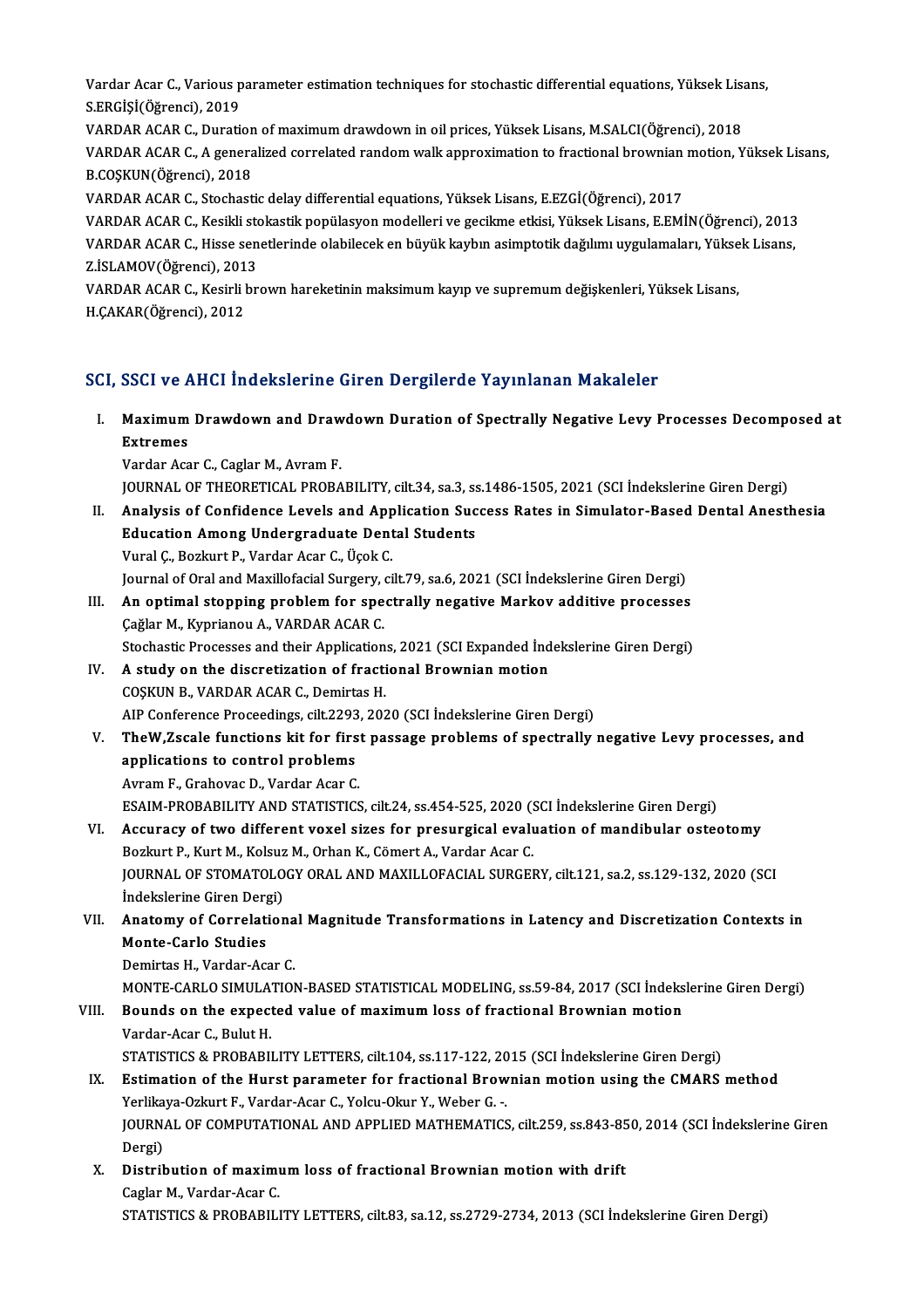XI. On the correlation of the supremum and the infimum and of maximum gain and maximum loss of On the correlation of the su<br>Brownian motion with drift<br>Varder Acer C. Zirbel C.L. STO On the correlation of the supremun<br>Brownian motion with drift<br>Vardar-Acar C., Zirbel C.L. , Szekely G. J.<br>JOUPNAL OF COMPUTATIONAL AND AP Brownian motion with drift<br>Vardar-Acar C., Zirbel C. L. , Szekely G. J.<br>JOURNAL OF COMPUTATIONAL AND APPLIED MATHEMATICS, cilt.248, ss.61-75, 2013 (SCI İndekslerine Giren<br>Dergi) Vardar-Acar C., Zirbel C. L., Szekely G. J.

## Diğer Dergilerde Yayınlanan Makaleler

- Iger Dergilerde Yayınlanan Makaleler<br>I. An Improved Textbook Rule on the Mean-Median Inequality for Discrete Data<br>WARDAR AGAR G Demirtas H AYDEMIR I MARAGLA SPR VARDAR ACAR C., Demirtas H., AYDEMİR İ., YABACI A., gao R.<br>VARDAR ACAR C., Demirtas H., AYDEMİR İ., YABACI A., gao R.<br>Türkiye Klinikleri Biyeistetistik Dergisi, sik 12, se 2, se 159, 16 An Improved Textbook Rule on the Mean-Median Inequality for Discrete Data<br>VARDAR ACAR C., Demirtas H., AYDEMİR İ., YABACI A., gao R.<br>Türkiye Klinikleri Biyoistatistik Dergisi, cilt.12, sa.2, ss.158-167, 2020 (Diğer Kurumla VARDAR ACAR C., Demirtas H., AYDEMİR İ., YABACI A., gao R.<br>Türkiye Klinikleri Biyoistatistik Dergisi, cilt.12, sa.2, ss.158-167, 2020 (Diğer Kurumların Hakemli Dergileri)<br>II. The W,Z/nu,delta Paradigm for the First Passage
- Türkiye Klinikleri Biyoistatistik Dergisi<br>The W,Z/nu,delta Paradigm for th<br>Avram F., Grahovac D., Vardar Acar C.<br>BISKS. silt 7, 89.1, 2010 (ESCI indeksler The W,Z/nu,delta Paradigm for the First Passage<br>Avram F., Grahovac D., Vardar Acar C.<br>RISKS, cilt.7, sa.1, 2019 (ESCI İndekslerine Giren Dergi)<br>COMBARING METHODS OF ESTIMATION IN NON N Avram F., Grahovac D., Vardar Acar C.<br>RISKS, cilt.7, sa.1, 2019 (ESCI Indekslerine Giren Dergi)<br>III. COMPARING METHODS OF ESTIMATION IN NON NORMAL SAMPLES<br>Vardar Acar C., Islam Q. RISKS, cilt.7, sa.1, 2019 (ESCI Indekslerine Giren Dergi)
- COMPARING METHODS OF ESTIMATION IN NON NORMAL SAMPLES<br>Vardar Acar C., Islam Q.<br>PROCEEDINGS OF FIFTH INTERNATIONAL STATISTICAL CONFERENCE, cilt.17, ss.7-14, 2009 (Düzenli olarak<br>gereeltlestirilen bekemli kongrenin bildiri l Vardar Acar C., Islam Q.<br>PROCEEDINGS OF FIFTH INTERNATIONAL STATI<br>gerçekleştirilen hakemli kongrenin bildiri kitabı) gerçekleştirilen hakemli kongrenin bildiri kitabı)<br>Kitap & Kitap Bölümleri

Itap & Kitap Bölümleri<br>I. Anatomy of correlational magnitudetransformations in latency and discretizationcontexts in Monte<br>Carle studies p & kkeep Be<br>Anatomy of co<br>Carlo studies<br>Domirtes H Vo Anatomy of correlationa<br>Carlo studies<br>Demirtas H., Vardar Acar C.<br>Monto Carlo Simulation Bac

Carlo studies<br>Demirtas H., Vardar Acar C.<br>Monte-Carlo Simulation-Based Statistical ModelingPart of the series ICSA Book Series in Statistics, Ding-Geng (Din)<br>Chan John Dean Chan, Editër, Springer, New York, ce 50,94,2017 Demirtas H., Vardar Acar C.<br>Monte-Carlo Simulation-Based Statistical ModelingPart of the serie<br>Chen,John Dean Chen, Editör, Springer, New York, ss.59-84, 2017

# then,John Dean Chen, Editor, Springer, New York, SS.59-84, 2017<br>Hakemli Kongre / Sempozyum Bildiri Kitaplarında Yer Alan Yayınlar

- akemli Kongre<br>I. A Generalized<br>COSKUN B. Dom I. A Generalized<br>COSKUN B., Demirtas H., VARDAR ACAR C. ICNAAM,23 -28Eylül2019 COȘKUN B., Demirtas H., VARDAR ACAR C.<br>ICNAAM, 23 - 28 Eylül 2019<br>II. Maximum Loss of Spectrally Negative Lévy Processes<br>VAPDAR ACAR C. CAČLAR M
- ICNAAM, 23 28 Eylül 2019<br>Maximum Loss of Spectral<br>VARDAR ACAR C., ÇAĞLAR M.<br>InternationalWerksbop on An Maximum Loss of Spectrally Negative Lévy Processes<br>VARDAR ACAR C., ÇAĞLAR M.<br>InternationalWorkshop on Applied Probability, 18 - 21 Haziran 2018<br>Towards extending the W. Z/u. S peredigm for first pessone.
- VARDAR ACAR C., ÇAĞLAR M.<br>InternationalWorkshop on Applied Probability, 18 21 Haziran 2018<br>III. Towards extending the W, Ζ/ν, δ paradigm for first passage problems ofL´evy processes to strong<br>Markov processes withou InternationalWorkshop on Applied Probability,<br>Towards extending the W, Z/v, δ paradign<br>Markov processes without positive jumps<br>VAPDAR ACAR C, AVRAM F Towards extending the W<br>Markov processes withou<br>VARDAR ACAR C., AVRAM F.<br>SPA 2019 11, 15 Herinan 20 Markov processes without positive jumps<br>VARDAR ACAR C., AVRAM F.<br>SPA 2018, 11 - 15 Haziran 2018
- IV. A GENERALIZED CORRELATED RANDOMWALK APPROXIMATION TO FRACTIONAL BROWNIANMOTION VARDAR ACAR C., COŞKUN B. BROWNIANMOTION<br>VARDAR ACAR C., COȘKUN B.<br>4th International Researchers, Statisticians, Young Statisticians Congress, 28 - 30 Nisan 2018<br>ESTIMATION OF DURATION OF MAXIMUM DRAWDOWN IN OU, PRICES
- V. ESTIMATION OF DURATION OF MAXIMUM DRAWDOWN IN OIL PRICES<br>SALCI BILICI M. KÜCÜKBICAKCI P. VARDAR ACAR C. ÜNALMIS İ. 4th International Researchers, Statisticians, Young Statisticians Contribution Contribution of DURATION OF MAXIMUM DRAWDOWN IN SALCI BILICI M., KÜÇÜKBIÇAKCI P., VARDAR ACAR C., ÜNALMIŞ İ. 4th International Researchers, Statisticians and Young Statisticians Congress, 28 - 30 Nisan 2018 SALCI BILICI M., KÜÇÜKBIÇAKCI P., VARDAR ACAR C., ÜNALMIŞ İ.<br>4th International Researchers, Statisticians and Young Statisticians Congress, 28 - 3<br>7. Maximum Loss and Maximum Gain of Spectrally Negative Levy Processes<br>7. V
- 4th International Researchers<br>Maximum Loss and Maxim<br>VARDAR ACAR C., ÇAĞLAR M.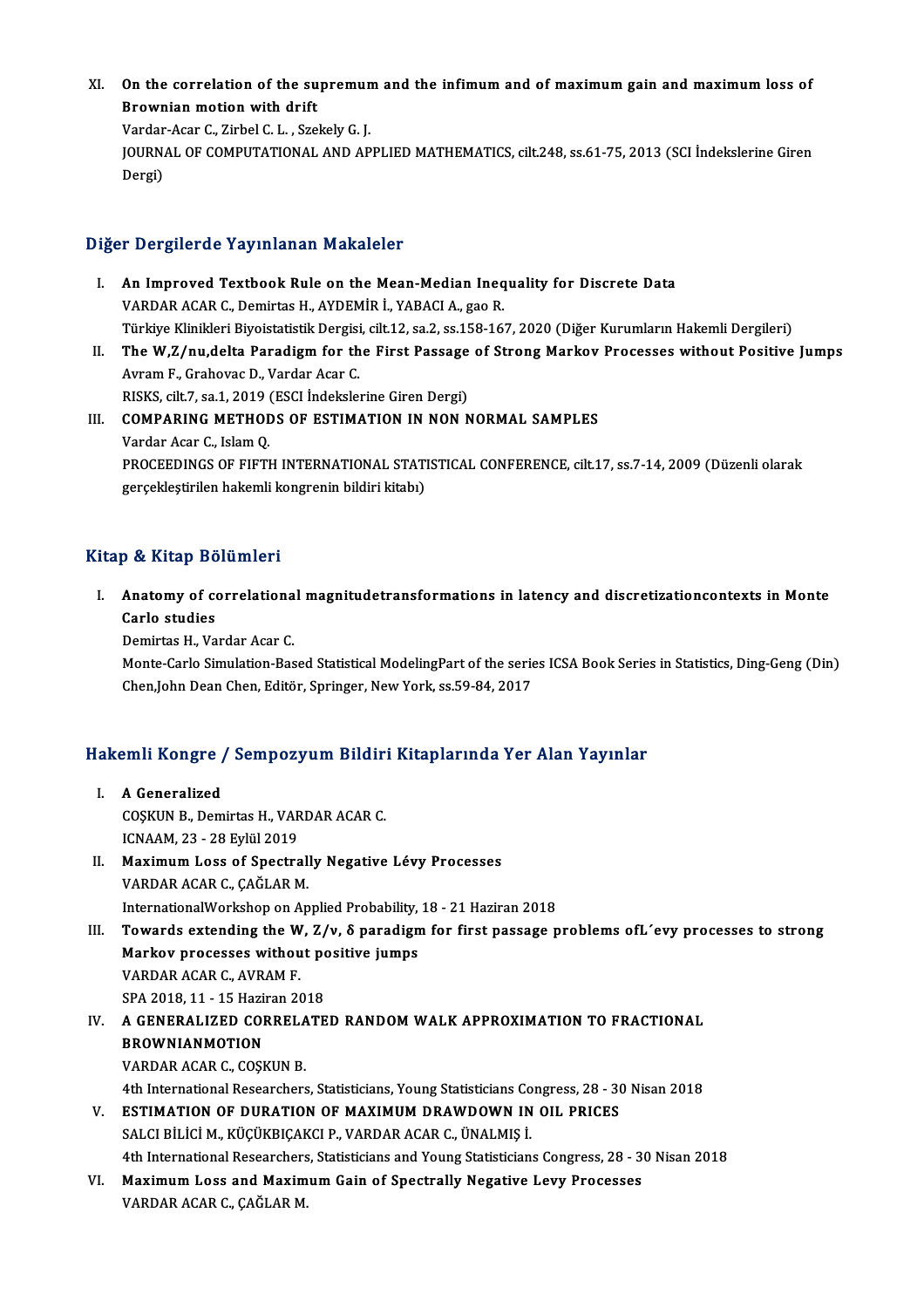10th ISC 2017 International Statistics Congress, 6 - 08 Aralık 2017<br>A noview of the asele functions method for anostrally negat

- VII. A review of the scale functions method for spectrally negative Levy processes<br>AVRAM F., CAĞLAR M., VARDAR ACAR C. 10th ISC 2017 International Statistics Cor<br>A review of the scale functions meth<br>AVRAM F., ÇAĞLAR M., VARDAR ACAR C. A review of the scale functions method for spectrally negative Levy processes<br>AVRAM F., ÇAĞLAR M., VARDAR ACAR C.<br>21st International Congress onInsurance: Mathematics and Economics - IME 2017, 6 - 07 Temmuz 2017<br>Stechestic AVRAM F., ÇAĞLAR M., VARDAR ACAR C.<br>21st International Congress onInsurance: Mathematics and Economics - IME 2017,<br>VIII. Stochastic Delay Differential Equations and TheirApplications to Finance<br>ALADAČLLE E. VARDAR ACAR C.
- 21st International Congress onInsurance: Mathema<br>Stochastic Delay Differential Equations and T<br>ALADAĞLI E. E. , VARDAR ACAR C., YOLCU OKUR Y.<br>W. Kodup Matematiksiler Derneği Cakstavı, Türkiye. Stochastic Delay Differential Equations and TheirApplications t<br>ALADAĞLI E. E. , VARDAR ACAR C., YOLCU OKUR Y.<br>IV. Kadın Matematikçiler Derneği Çalıştayı, Türkiye, 28 - 29 Nisan 2017<br>Examination and Baramator ostimation of ALADAĞLI E. E. , VARDAR ACAR C., YOLCU OKUR Y.<br>IV. Kadın Matematikçiler Derneği Çalıştayı, Türkiye, 28 - 29 Nisan 2017<br>IX. Examination and Parameter estimation of single species Population Models in presence of<br>randomnass
- IV. Kadın Matematikçiler Derneği Çalıştayı, Türkiye, 28 29 Nisan 2017<br>Examination and Parameter estimation of single species Popul<br>randomness and delay<br>ÖLMEZ S. B., VARDAR ACAR C., YOLCU OKUR Y. Examination and Parameter estimation of<br>randomness and delay<br>ÖLMEZ S.B., VARDAR ACAR C., YOLCU OKUR Y.<br>2rd Ankara Istanbul Warkshap on Stachastic Pr randomness and delay<br>ÖLMEZ S. B. , VARDAR ACAR C., YOLCU OKUR Y.<br>3rd Ankara Istanbul Workshop on Stochastic Processes, Türkiye, 16 Haziran 2016<br>Estimation of the Belation Between the Maximum Less of Enestional Broy
- X. Estimation of the Relation Between the Maximum Loss of Fractional Brownian Motion and Its<br>Duration Using SMARS Method 3rd Ankara Istanbul Workshop on S<br>Estimation of the Relation Betw<br>Duration Using SMARS Method<br>VAPDAR AGAR G KARTAL KOGE Estimation of the Relation Bet<br>Duration Using SMARS Method<br>VARDAR ACAR C., KARTAL KOÇ E.<br>APMOD 2016 9 - 10 Hariran 2016 Duration Using SMARS Method<br>VARDAR ACAR C., KARTAL KOÇ E.<br>APMOD 2016, 8 - 10 Haziran 2016<br>Distribution of Morimum Loce APMOD 2016, 8 - 10 Haziran 2016
- XI. Distribution of Maximum Loss of Fractional Brownian Motion with Drift VARDAR ACAR C., CAGLAR M. European Meeting of Statisticians, 6 - 10 Temmuz 2015
- XII. On the Supremum Infimum Maximum Gain and Maximum Loss of Brownian Motion VARDAR ACAR C., CRAIG Z., GABOR S. On the Supremum Infimum Maximum Gain and Maximum Loss of Brownian Motion<br>VARDAR ACAR C., CRAIG Z., GABOR S.<br>1ST ANKARA-İSTANBUL WORKSHOP ON STOCHASTİC PROCESSES, İstanbul, Türkiye, 12 - 13 Haziran 2014, ss.1<br>Distribution o VARDAR ACAR C., CRAIG Z., GABOR S.<br>1ST ANKARA-İSTANBUL WORKSHOP ON STOCHASTİC PROCESSES, İsta<br>XIII. Distribution of Maximum Loss for Fractional BrownianMotion<br>VARDAR ACAR C
- 1ST ANKARA-IST<br>Distribution of<br>VARDAR ACAR C.<br>26th European Ce Distribution of Maximum Loss for Fractional BrownianMotion<br>VARDAR ACAR C.<br>26th European Conference on Operational Research, 1 - 04 Temmuz 2013<br>Correlation of Infimum and Sunromum of Prownian Motion with d

VARDAR ACAR C.<br>26th European Conference on Operational Research, 1 - 04 Temmuz 2013<br>XIV. Correlation of Infimum and Supremum of Brownian Motion with drift<br>VARDAR ACAR C. 26th European Control<br>**Correlation of I**<br>VARDAR ACAR C.<br>Ath Perlin Worbel Correlation of Infimum and Supremum of Brownian Motion with drift<br>VARDAR ACAR C.<br>4th Berlin Worhshop on Mathematical Finance for Young Researcher, Berlin, Almanya, 11 - 13 Ekim 2012<br>On Supremum Infimum Maximum Cain and Max

VARDAR ACAR C.<br>4th Berlin Worhshop on Mathematical Finance for Young Researcher, Berlin, Almanya, 11 - 13 Ekim 2012<br>XV. On Supremum Infimum Maximum Gain andMaximum Loss of Brownian Motion with driftand of 4th Berlin Worhshop on Mathem<br>On Supremum Infimum Maxi<br>Fractional Brownian Motion<br>WAPDAR ACAR G GAČLAR M On Supremum Infimum Ma<br>Fractional Brownian Motio<br>VARDAR ACAR C., ÇAĞLAR M.<br>1st AMAT International Cenfe

Fractional Brownian Motion<br>VARDAR ACAR C., ÇAĞLAR M.<br>1st AMAT International Conference on Applied Mathematics & Approximation Theory, Ankara, Türkiye, 17 - 20<br>Mayre 2012 VARDAR AC<br>1st AMAT In<br>Mayıs 2012<br>On the Sun 1st AMAT International Conference on Applied Mathematics & Approximation Theory, Ankara, Türkiye, 17<br>Mayıs 2012<br>XVI. On the Supremum Infimum Maximum Gain and Maximum Loss of Fractional Brownian Motion

# Mayıs 2012<br>**On the Supremum Infimum**<br>VARDAR ACAR C., ÇAĞLAR M.<br>ODTÜ İstatistik Bölümü Somin On the Supremum Infimum Maximum Gain and Maximum Loss of<br>VARDAR ACAR C., ÇAĞLAR M.<br>ODTÜ, İstatistik Bölümü Seminer Günleri, Ankara, Türkiye, 03 Mayıs 2012<br>The Sunnamum the Infimum Mayimum Gain and Mayimum Loss ai

# VARDAR ACAR C., ÇAĞLAR M.<br>ODTÜ, İstatistik Bölümü Seminer Günleri, Ankara, Türkiye, 03 Mayıs 2012<br>XVII. The Supremum the Infimum Maximum Gain and Maximum Loss of Brownian Motion with Drift<br>VARDAR ACAR C. ODTÜ, İstatistik Bo<br>The Supremum<br>VARDAR ACAR C.<br>7th International The Supremum the Infimum Maximum Gain and Maximum Loss of Brownian Motion with Drift<br>VARDAR ACAR C.<br>7th International Congress on Industrial and Applied Mathematics, Vancouver, Kanada, 18 - 22 Temmuz 2011<br>On the Supremum t

VARDAR ACAR C.<br>7th International Congress on Industrial and Applied Mathematics, Vancouver, Kanada, 18 - 22 Temmuz 2011<br>8VIII. On the Supremum the Infimum and Maximum Gain and Maximum Loss of BrownianMotion with Drift<br> 7th International<br>**On the Supremu**<br>VARDAR ACAR C.<br>International Con On the Supremum the Infimum and Maximum Gain and Maximum Loss of BrownianMotion with Drift<br>VARDAR ACAR C.<br>International Conference on Mathematical Finance and Economics, İstanbul, Türkiye, 6 - 08 Temmuz 2011, ss.134

# VARDAR ACAR C.<br>International Conference on Mathematical Finance and Economics, İstanbul, Türkiye, 6 - 08 Temm<br>XIX. Supremum Infimum Maximum Gain and Maximum Loss of Brownian Motion with Drift<br>VARDAR ACAR C International Con<br>Supremum Infin<br>VARDAR ACAR C.<br>24th Mini Euro Co Supremum Infimum Maximum Gain and Maximum Loss of<br>VARDAR ACAR C.<br>24th Mini Euro Conference, İzmir, Türkiye, 23 - 26 Haziran 2010<br>Kosirli Proum Harekstinde Sunnamum Dağılımı Üzerine Sa

24th Mini Euro Conference, İzmir, Türkiye, 23 - 26 Haziran 2010

VARDAR ACAR C.<br>24th Mini Euro Conference, İzmir, Türkiye, 23 - 26 Haziran 2010<br>XX. Kesirli Brown Hareketinde Supremum Dağılımı Üzerine Sonuçlar<br>VARDAR ACAR C. Kesirli Brown Hareketinde Supremum Dağılımı Üzerine Sonuçlar<br>VARDAR ACAR C.<br>5nci Ankara Matematik Günleri Kongresi, Ankara, Türkiye, 3 - 04 Haziran 2010<br>On the Conrelation of Maximu Lees and Maximum Cain of Steek Prise.

XXI. On the Correlation of Maximu Loss and Maximum Gain of Stock Price Processes<br>VARDAR ACAR C. **Snci Ankara Mate:<br>On the Correlat:<br>VARDAR ACAR C.<br>The workphan on** 

The workshop on Recent Developments in Applied Probability and Statistics, Ankara, Türkiye, 23 - 24 Nisan 2009